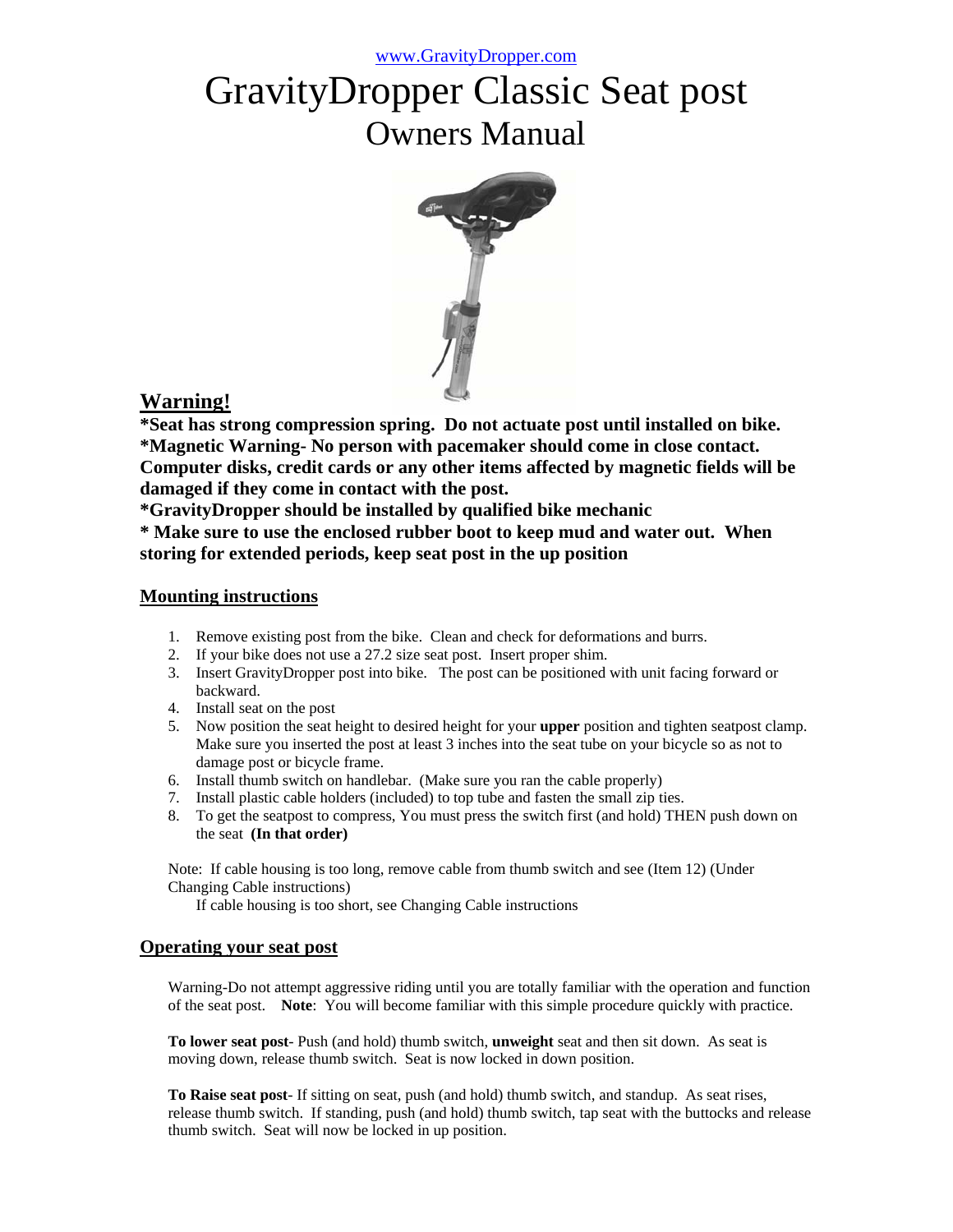#### **Changing Cable** (Note: This should be performed by qualified mechanic)

- 1. Remove thumb switch lid (Item 64)
- 2. Loosen the two 0/40 cable set screws in switch arm. Use a .050 hex wrench. (Item 29)
- 3. Remove cable from the thumb-switch
- 4. Remove the two cap screws on seat post body and remove lid. (Item 134 and 132)
- 5. Remove the old cable from the mag bar (Item 140). There should be a slot to slide the cable out. Note: Pre- 2008 posts require you to remove lower magnet from mag-bar to remove cable. New mag bars with the cable slot can be ordered from the manufacturer. This makes cable changes much easier.
- 6. Install new cable
- 7. Fasten lid (Item 132)
- 8. Cut cable housing to desired length and install over cable.
- 9. Cut cable leaving ½ inch exposed and install into thumb switch and arm
- 10. Tighten set screws and check for proper operation (Item 29)
- 11. Install thumb switch lid

# **Cleaning and Maintenance**

Periodic cleaning and lubrication is recommended

- 1. With post in the up position, lift lower portion of rubber boot and remove top cap (Item 52)
- 2. Press switch (and hold) gently pull out inner post
- 3. Thoroughly clean and re-lube. Use a light lithium grease
- 4. press thumb switch (and hold) reinstall inner tube and tighten cap

# **Complete Overhaul**

- 1. Remove seat post from bicycle
- 2. Remove bottom cap nut of seat post (**Warning: Seat post has a spring inside and is under pressure, keep face away and remove cap slowly**)
- 3. Clean dirt and replace any internal parts as needed. Kits are available from manufacturer.
- 4. Re-assemble and install on bike

#### **Trouble Shooting**

Post will not engage or disengage in **Upper** position or falls from **uppe**r position when riding.

1. Lift bottom of Rubber Boot to reveal top **cap** (Item 52), Loosen ½ turn. This cap must be in the right place. It is not necessarily a matter of is it tight or not. If the cap is too loose, you will have quite a bit of slop up and down when you push down on your seat.

Post will not engage in **Lower** position

1. Make sure Upper portion of rubber boot is located in the slot or groove just below the seat rails. Post will not engage in the up **AND** down position or is has problems disengaging from **BOTH** positions

- 1. Something is causing your pin not to work properly.
- 2. Make sure you don't have cable slack caused from cable stretch in the thumb switch.
- 3. While in the **UP** position, remove black lid from seatpost to see if pin (item 88) has dirt on it. To remove pin, push switch part way and pull top of mag bar (item 140) back.

Post Sticky when moved up and down

- 1. See cleaning and maintenance
- 2. Make sure you didn't overtighten your seat clamp that holds your seatpost in your bike.
- 3. Increase pressure of bottom cap nut by turning clockwise (On bottom of seapost, Item 68) Thumb switch not returning all the way.
	- 1. Your cable is sticking for some reason. You could have dirt built up or kinked the cable. You can try to increase the tension set screws (item 156). Located on bottom of unit attached to the post.
	- 2. Otherwise replace the cable.

For other questions, e-mail Sales@gravityDropper.com or call 406-883-3555

#### **Replacement Parts/ Warranty**

Replacement parts are available from the factory or local bike shop.

GravityDropper has a 6 month limited warranty against component defects. Components that have been damaged or neglected by the purchaser are not covered under warranty. Prior authorization is required prior to returning for warranty replacement. Shipping and handling charges are not covered by the warranty.

**\*\*\*\*\*\*\*\*\*\*Refer to assembly drawing for component description**.\*\*\*\*\*\*\*\*\*